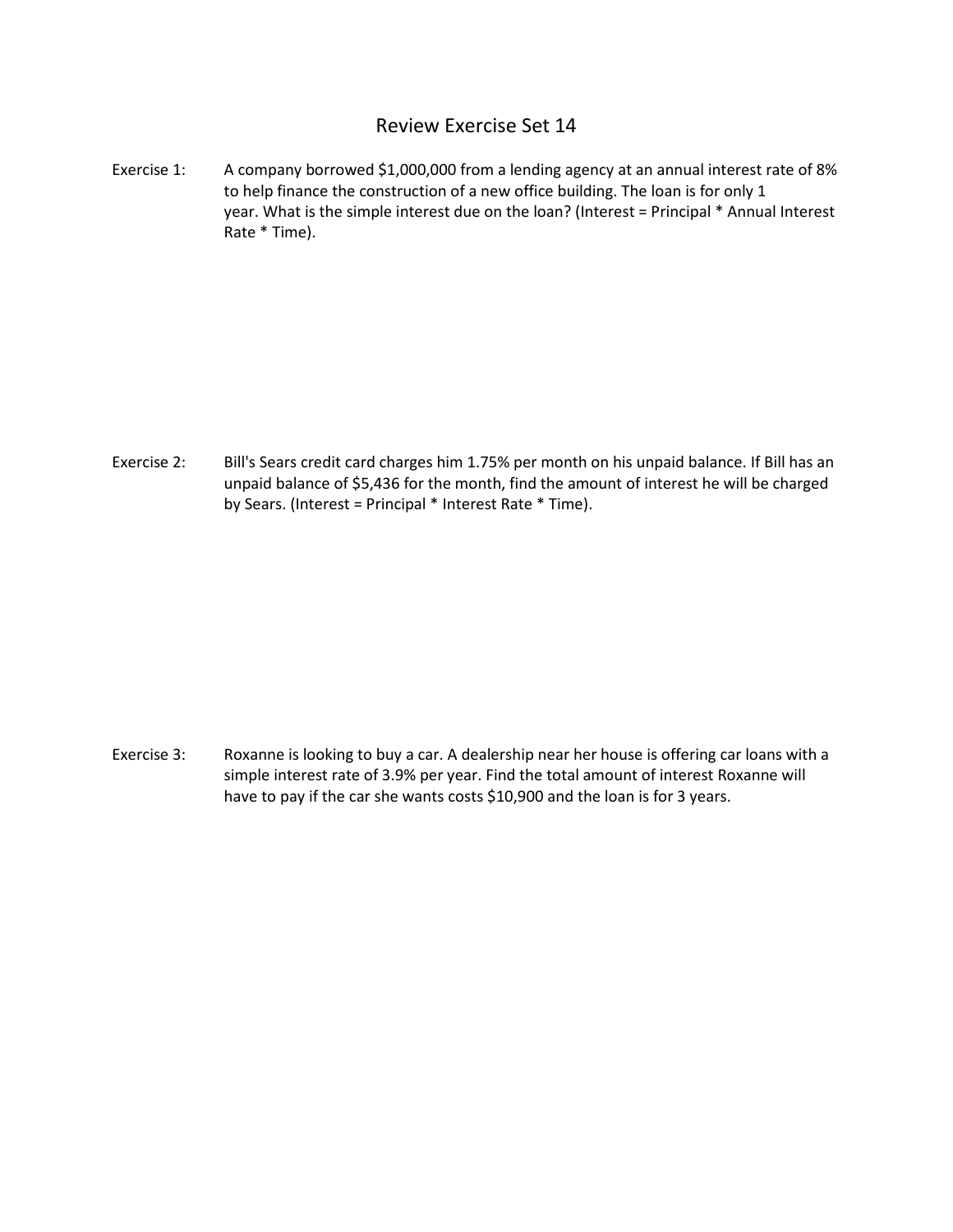Exercise 4: If you deposited \$2,000 into an account that pays 6% annual interest compounded monthly, what would be your account balance after 10 years. Use the compound interest table below to solve this problem. Round your answer to the nearest cent.

| Compounded Monthly Interest Factors |                  |        |        |  |  |
|-------------------------------------|------------------|--------|--------|--|--|
|                                     | 5%               | 6%     | 7%     |  |  |
| 1 year                              | $ 1.0042\rangle$ | 1.0050 | 1.0058 |  |  |
| 5 years                             | 1.0210           | 1.0253 | 1.0295 |  |  |
| 10 years                            | 1.0425           | 1.0511 | 1.0599 |  |  |
| $15$ years                          | 1.0644           | 1.0777 | 1.0912 |  |  |

Exercise 5: \$4,500 is deposited into an account that pays 7% annual interest compounded daily. Find the amount of money that will be in the account after 15 years and the amount of interest earned over this time period.

| <b>Compounded Daily Interest Factors</b> |         |                   |                   |  |  |
|------------------------------------------|---------|-------------------|-------------------|--|--|
|                                          | 5%      | 6%                | 7%                |  |  |
| 1 year                                   | 1.05127 | 1.06183           | 1.07250           |  |  |
| 5 years                                  | 1.28400 | 1.34983           | 1.41902           |  |  |
| 10 years                                 | 1.64866 | 1.82203           | $ 2.01362\rangle$ |  |  |
| 15 years                                 | 2.71810 | $ 3.31979\rangle$ | 4.05466           |  |  |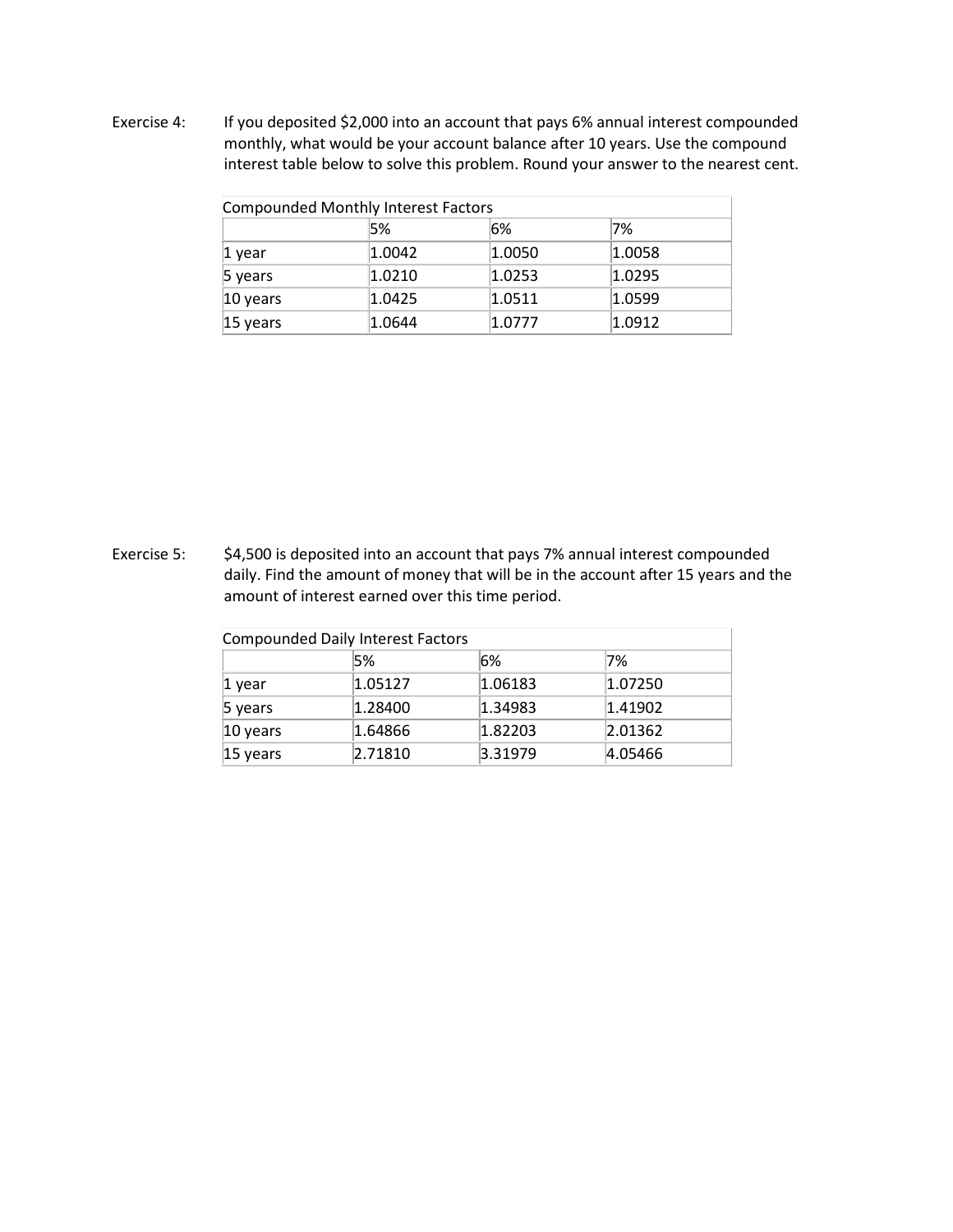Review Exercise Set 14 Answer Key

Exercise 1: A company borrowed \$1,000,000 from a lending agency at an annual interest rate of 8% to help finance the construction of a new office building. The loan is for only 1 year. What is the simple interest due on the loan? (Interest = Principal \* Annual Interest Rate \* Time).

> $P = $1,000,000$  $R = 8% = 0.08$  $T = 1$  year  $I = P * R * T$  $I = (1000000)(0.08)(1)$  $I = 80000$

The simple interest due on the loan would be \$80,000.

Exercise 2: Bill's Sears credit card charges him 1.75% per month on his unpaid balance. If Bill has an unpaid balance of \$5,436 for the month, find the amount of interest he will be charged by Sears. (Interest = Principal \* Interest Rate \* Time).

> $P = $5,436$  $R = 1.75\% = 0.0175$  $T = 1$  month

> > $I = P * R * T$ I = (5436)(0.0175)(1)  $I = 95.13$

The monthly interest charge on Bill's credit card would be \$95.13.

Exercise 3: Roxanne is looking to buy a car. A dealership near her house is offering car loans with a simple interest rate of 3.9% per year. Find the total amount of interest Roxanne will have to pay if the car she wants costs \$10,900 and the loan is for 3 years.

> $P = $10,900$  $R = 3.9\% = 0.039$  $T = 3$  years  $I = P * R * T$  $I = (10900)(0.039)(3)$  $I = 1275.3$

The total interest to be paid on the car loan would be \$1,275.30.